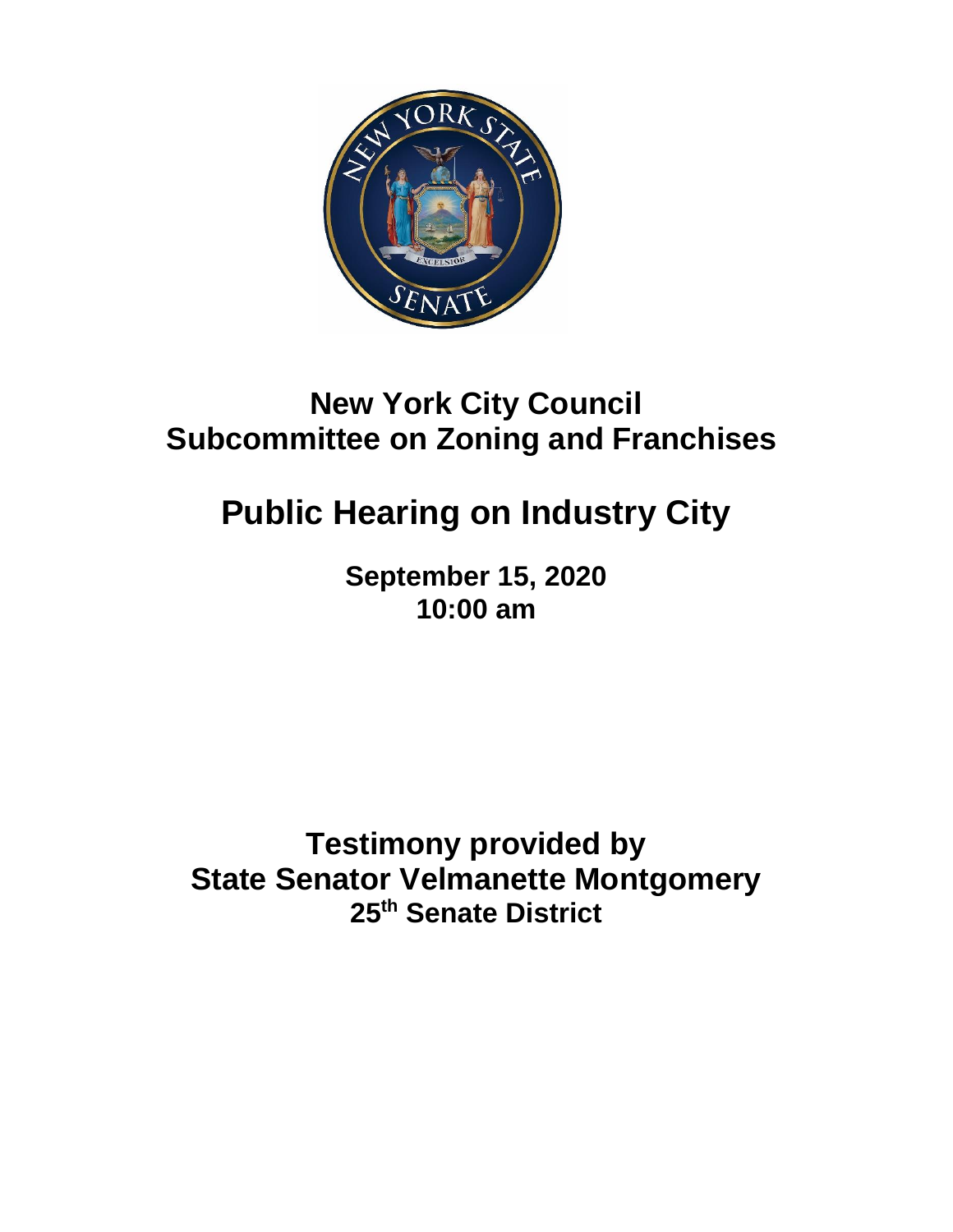

Good afternoon and thank you Chair Moya and members of the Subcommittee,

I am New York State Senator Velmanette Montgomery and I represent Senate District 25 where Sunset Park and the Industry City site is located. Today I make myself present as a full supporter of Industry City's rezoning proposal.

For more than 50 years, Industry City has remained a heavy manufacturing zoning site, which has limited the extent to which it serves the community and utilizes its vital waterfront. Industry City's rezoning proposal is not a choice between a rezoning and nothing. It is a choice between a rezoning with sizeable locked-in benefits (protected manufacturing, reduced retail, and job training and placement) vs an as-of-right alternative with unlimited office and millions of square feet of last-mile delivery warehouses. As many of you may know, I have been a strong advocate for the thoughtful and responsible preservation of Brooklyn's working waterfront. Industry City's rezoning proposal is the right project to elevate both the waterfront and our community.

Industry City's commitment to the community is unquestionable. They took part in more community engagement than any other developer I have ever met and they crafted their proposal to directly reflect Community Board 7's 197A Waterfront Plan.

As of today, Industry City:

- Serves hundreds of local job seekers through their Innovation Lab. The Lab is an integrated employment and business development center, which provides local job seekers access to career training and job placement.
- Provides space that has allowed new and small businesses to grow and serve the community.
- Removed hotels and reduced the amount of retail space from their original rezoning plan, as requested by the community.
- Supports green jobs and sustainable development on the waterfront. They have partnered with the Red Hook Container Terminal, New York State Energy Research & Development Agency and New York City Economic Development Corporation to redevelop the South Brooklyn Marine Terminal in order to serve as a port that will service the offshore wind industry, which NYSERDA will be creating. NYSERDA is an authority committed to bringing offshore clean, green and renewable energy to the State of New York. Thanks to Industry City's role in the adjacent South Brooklyn Marine Terminal, hundreds of high-quality green jobs in the offshore wind and maritime industry are coming to our community.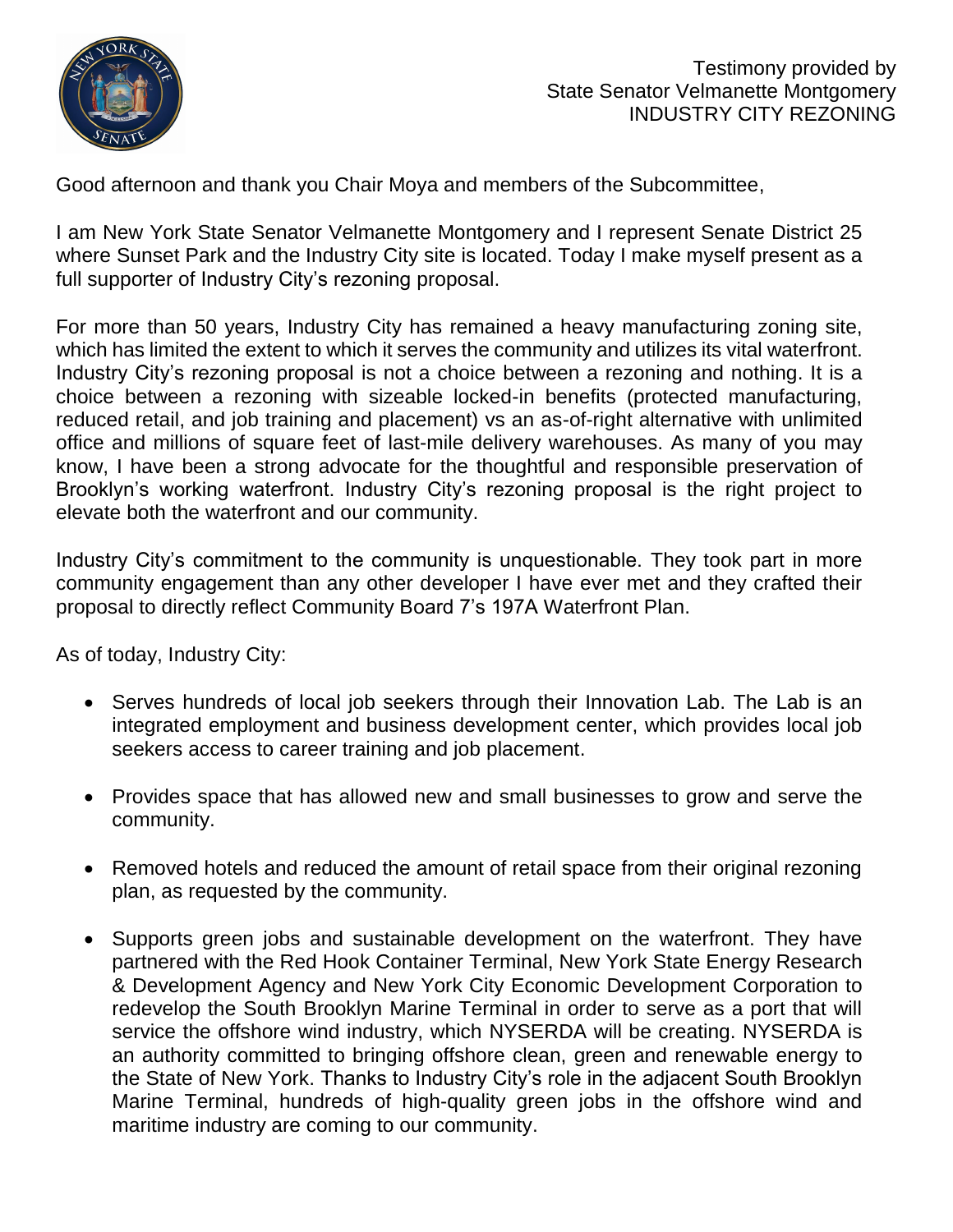

- Is committed to creating educational and professional pathways to maritime and STEAM careers for young people. Before joining Industry City, Andrew Kimball was President and CEO of the Brooklyn Navy Yard Development Corporation, where he led the revitalization of the industrial and manufacturing complex and was directly involved in laying the groundwork for the Brooklyn STEAM Center Navy Yard. During the revitalization of the Navy Yard, space that met the required zoning variance was created in order to allow for educational and vocational purposes. Today the Brooklyn STEAM Center is the only program of its kind that is embedded inside a manufacturing hub and grants its young attendees access to over 400 businesses and a 300-acre industrial park as an additional feature of their learning environment. This zoning proposal would ensure that similar programs can be replicated at Industry City.
- They have forged partnerships with academic institutions; including the New York City College of Technology and potentially Kingsborough Community College, in their commitment to establish a public technical school and an adult education center once the rezoning takes place.

Several years ago, I initiated a number of important community conversations around the future of the working waterfront. I hosted a series of extremely productive workshops and working group meetings to discuss our goals and interests for redeveloping the waterfront. What we heard over and over was that we needed waterfront development that was reflective of the community's interests, that was inclusive, that was sustainable and could support the growth of green jobs, that protected permanent job-creating spaces from becoming luxury housing and condos and that whatever was built had mechanisms for ensuring local residents could benefit from any new jobs created. I believe this rezoning plan meets these requests.

It is important to mention that not only does the plan restore job creation to the Sunset Park waterfront but it does so with hundreds of millions in private investment and no public subsidies. Today, if you've listened carefully to Mr. Kimball – who, by the way, I worked with closely during his tenure at the Brooklyn Navy Yard and who fulfilled every commitment he ever made in revitalizing that waterfront site – you can see exactly why I have chosen to offer my full support.

After a career spent fighting to preserve our working waterfront and creating new employment pathways, I do believe in my heart that this is what is best for Sunset Park, for Brooklyn and for New York City. I urge you to join me in support of this proposal. Thank you.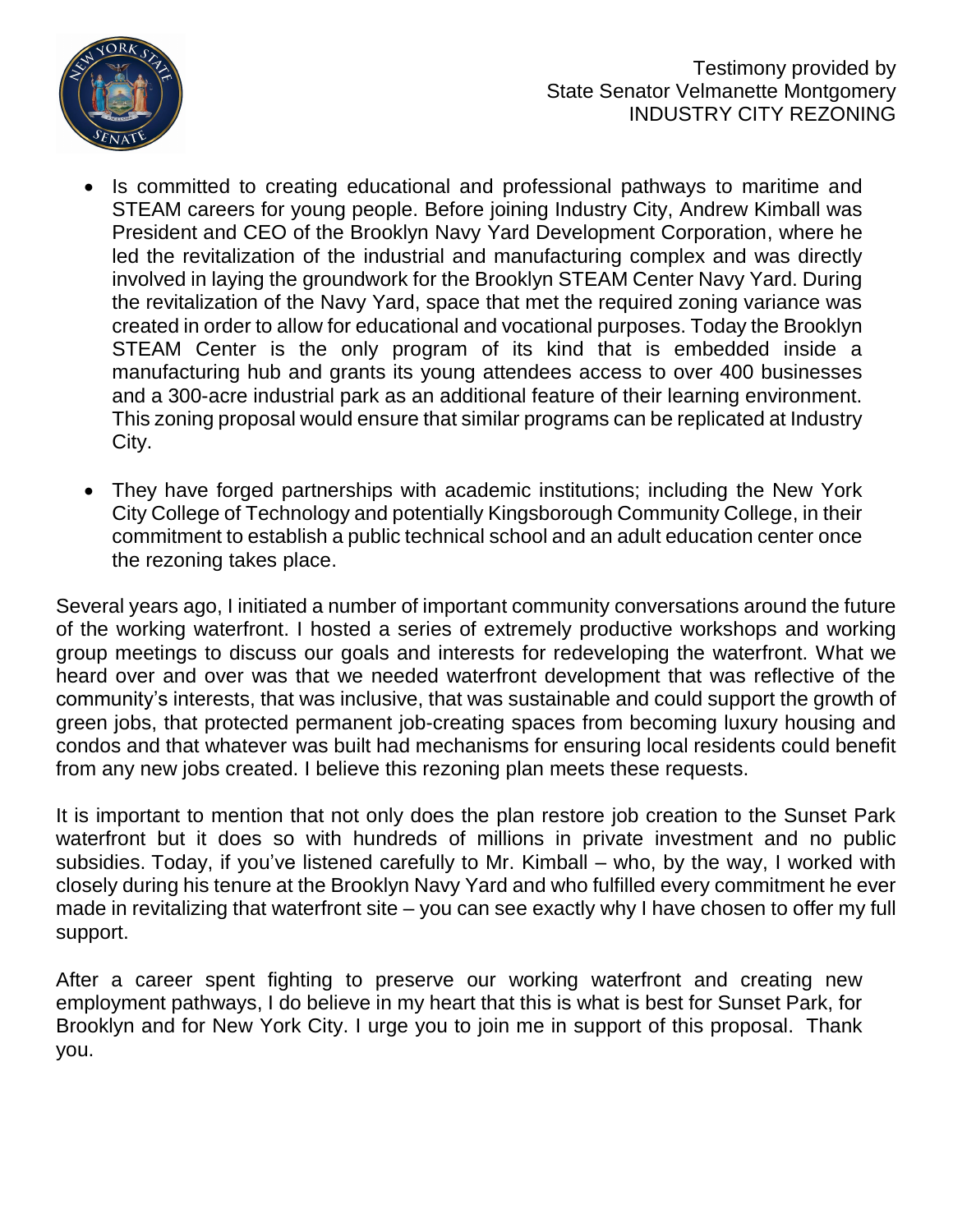To Whom It May Concern:

I'm writing in support of Industry City. After spending more than 15 years in the garment center in Manhattan we moved our headquarters to Industry City in January 2014. Since moving here we have seen what was once an underutilized, isolated and somewhat imposing area grow into a bustling, integrated and inspiring campus.

When we first visited Industry City, the team described to us how they would invest in building upgrades, landscaping, new business development and community programming from job training and placement to live music and food fairs. It has been refreshing to see their promises kept.

Industry City continues to demonstrate its commitment to support the growth of a community centric ecosystem built around a progressive combination of local residents and commuters alike. From free seminars on how to build a robust e-commerce business to family centric Saturday concerts it is invigorating to build our small business in an environment that is as energetic during the week as on weekends.

We have collaborated with Industry City on several initiatives from sample sale events to the build out of an in-house factory so we could increase our production capacity and create new jobs. During Covid-19 Industry City has been a supportive partner during a very stressful time, even donating space to house fabrics we used to make over 500,000 PPE gowns with over 300 employees working in 5 neighboring factories here in South Brooklyn.

Change can be fraught with uncertainty. Industry City has proven to be committed to building an ecosystem encompassing job creation, education and relationship building events all in an effort to strengthen the community at large.

Sincerely, Malia Mills

**Malia Mills** Malia Mills | Founder 212 354 4200



**[maliamills.com](http://maliamills.com/) | [instagram](https://www.instagram.com/maliamillsnyc/) | [love thy differences™](https://www.maliamills.com/pages/about-us) bra sized swimwear separates + clothing. hell yes.**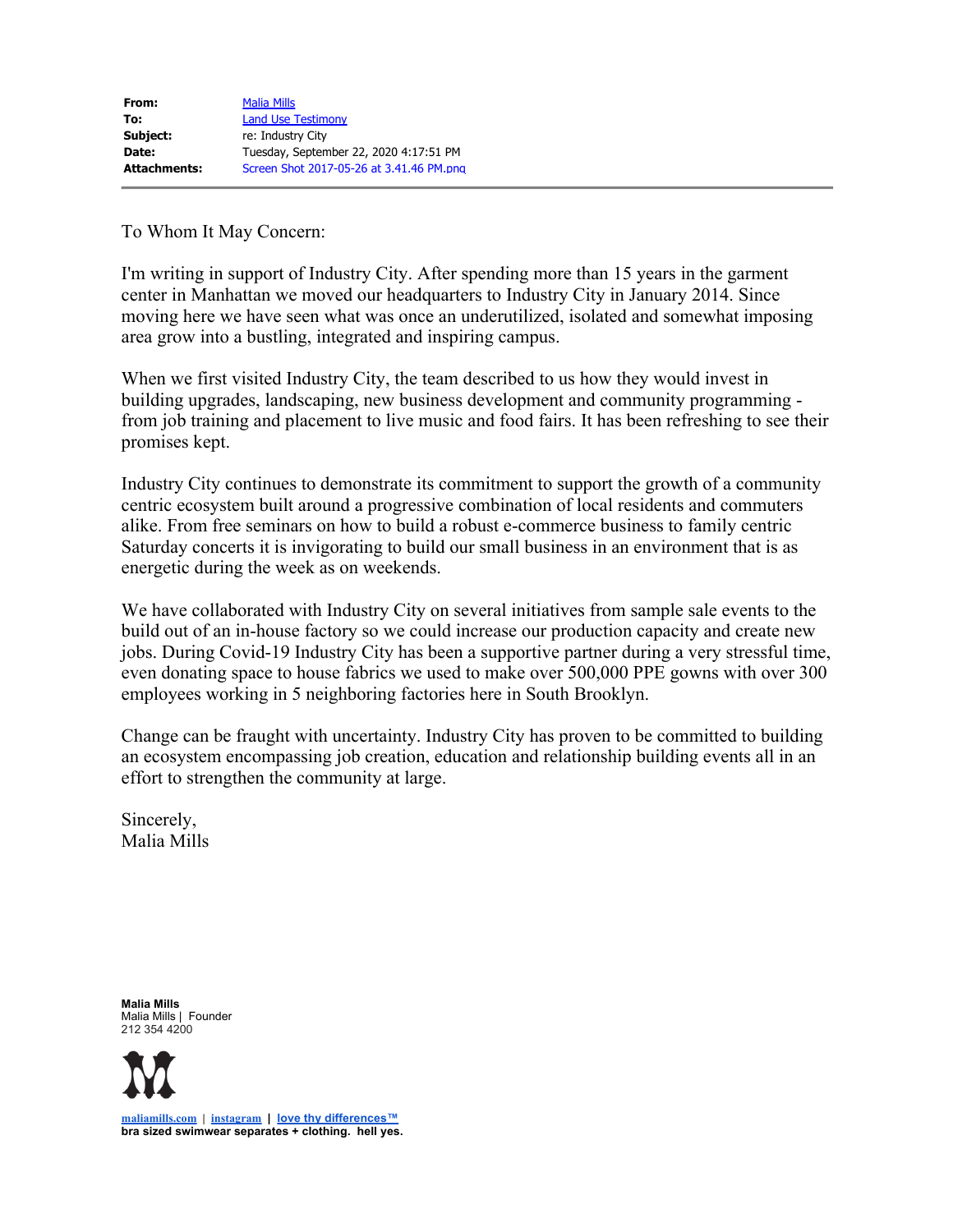malia mills studio | 32 33rd street unit 13 floor 5 brooklyn, ny 11232